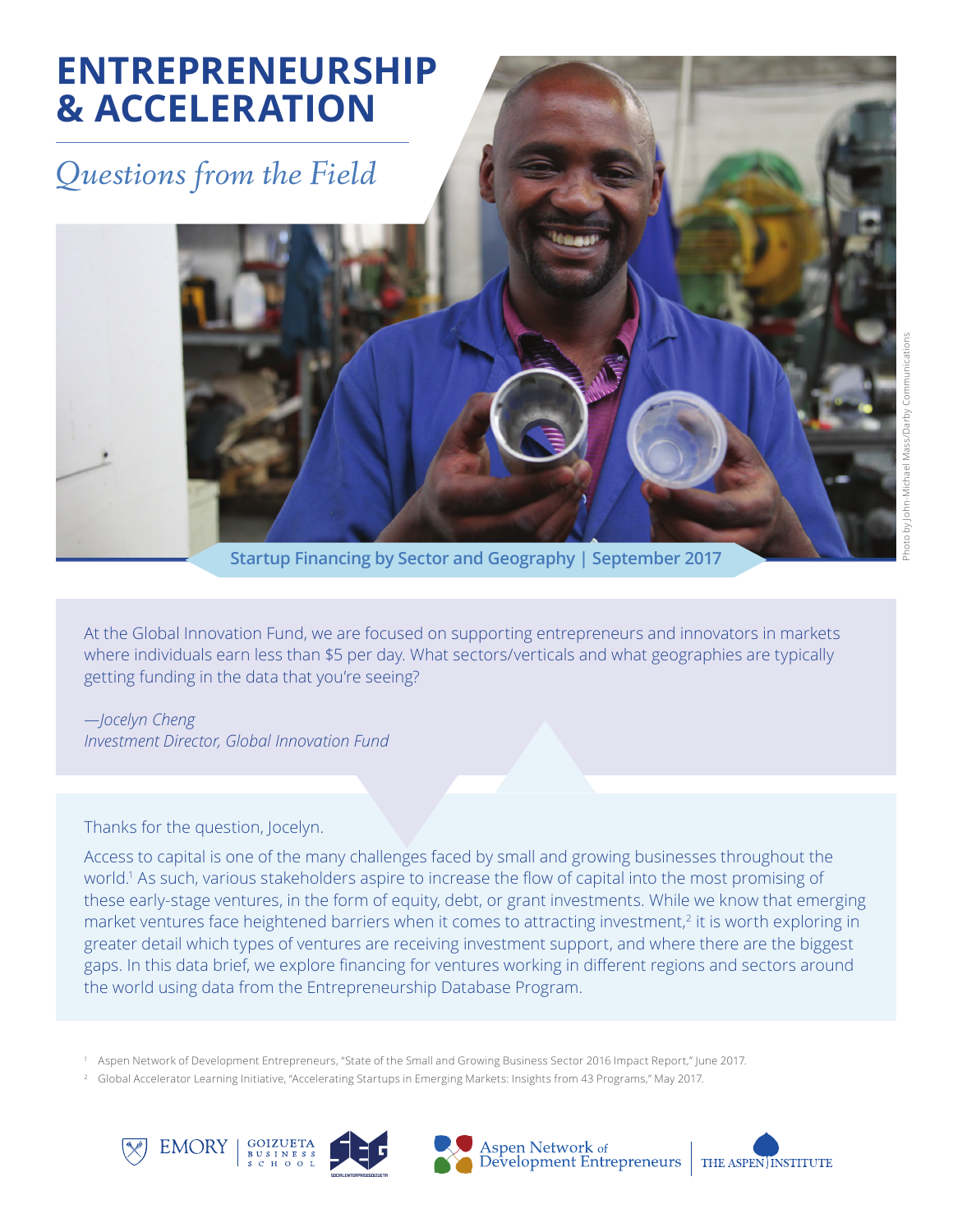### *About the sample*

Since 2013, the Entrepreneurship Database Program (EDP) at Emory University has been systematically collecting data from entrepreneurs who apply to one of many participating accelerator programs. The data used in this analysis come from 8,612 ventures that applied to 99 programs run between 2013 and 2016.<sup>3</sup> These data represent early-stage businesses (average age of 2.3 years) whose founders applied to a participating accelerator program, seeking to scale their business through technical assistance, network development, and sometimes direct investment. The ventures represented in the EDP data operate in 149 different countries.

From surveys administered to entrepreneurs when they apply to participating accelerator programs, we learn about the primary country of operations for each venture, as well as the primary sectors being impacted by its activities. The list of sectors comes from the IRIS catalog of generally accepted performance metrics and is meant to identify the sectors targeted by the organization's products and services, rather than the specific product or service being offered.<sup>4</sup> The EDP application survey also includes questions about the amount of funding ventures have already received, including outside equity investment, debt financing, and philanthropic support. In the following tables and figures, we explore how funding sources and levels differ for early-stage ventures working in different sectors and regions.

## *Startup Financing by Sector*

Figure 1 shows the percent of ventures with any outside funding (equity, debt, or philanthropic) for sectors with at least 200 ventures in the current sample.<sup>5</sup> Ventures working in the energy and environment sectors were most likely to report some outside financing at the time of application, at roughly 50%. Ventures in the information and communication technology (ICT) and tourism sectors were among the least likely, at just over 30%. For the ICT sector, this may reflect the fact that its ventures are the youngest on average (1.4 years, compared to more than 2 years for most other sectors).6

<sup>&</sup>lt;sup>3</sup> The full dataset includes 8,666 ventures. Fifty-four responses were removed from the calculations presented here due to financing information that was irreconcilable with the rest of the sample.

<sup>4</sup> The IRIS metrics are listed online at www.iris.thegiin.org/metrics.

<sup>5</sup> Excludes the Artisanal, Culture, Housing development, Infrastructure/facilities development, Supply chain services, Technical assistance services, and Water sectors (for information on these sectors, visit www.galidata.org/publications/2016-data-summary).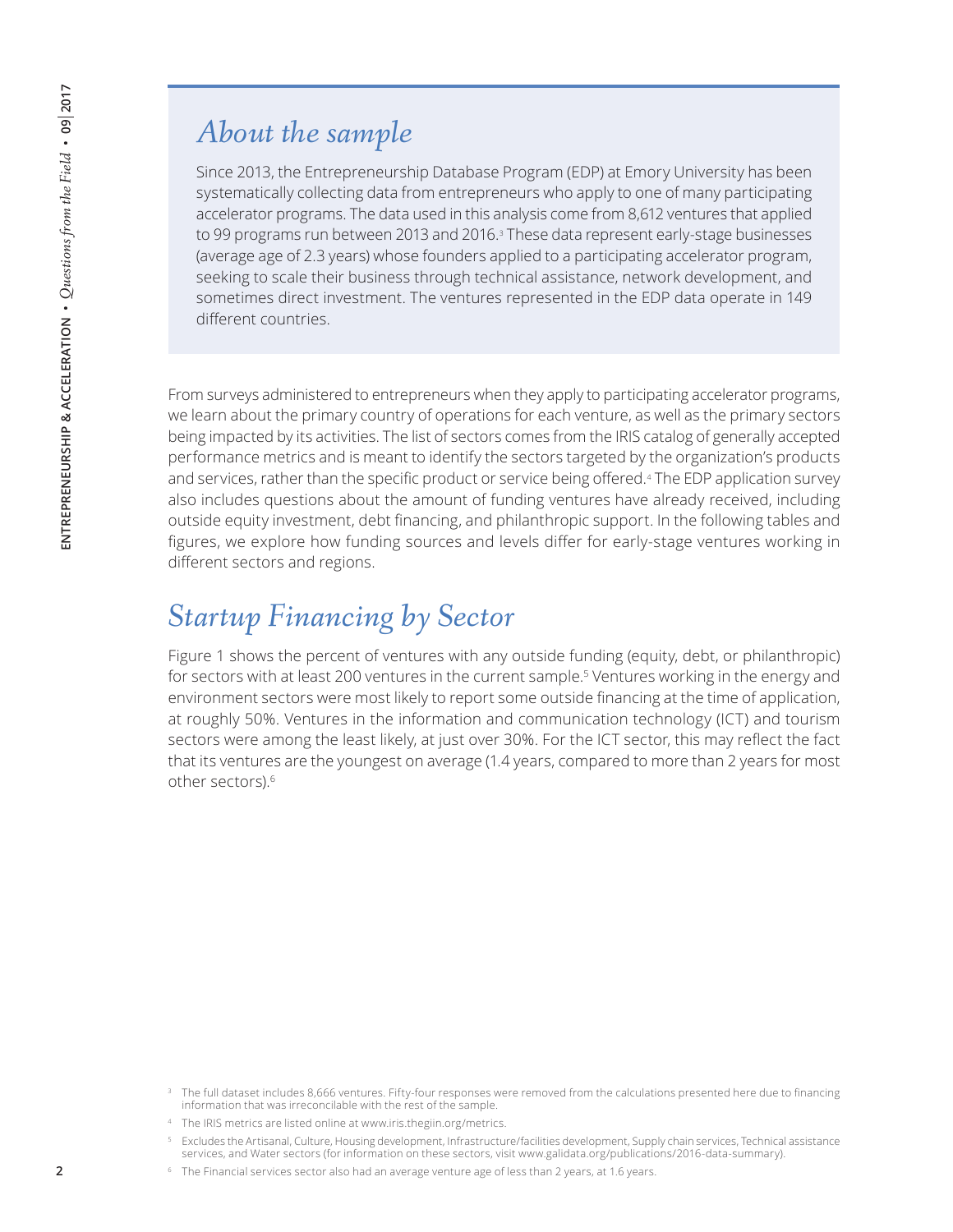### **PERCENT WITH ANY OUTSIDE FUNDING AT APPLICATION,**  $\blacktriangleleft$  **figure of**  $\blacktriangleright$ **BY SECTOR 44% 44% 46% 46% 49% 52% Financial services (n=736) Agriculture (n=1,147) Health (n=1,033) Education (n=1,278) Environment (n=374) Energy (n=434)**

When looking at funding amounts, we see that energy ventures also reported the highest average levels of equity, debt, and philanthropy, while tourism and ICT reported some of the lowest levels (Table 1).

**Full Sample (n=8,612)** 

**Tourism (n=225)** 

**ICT (n=847)** 

**42%** 

**32%** 

**33%** 

| <b>AVERAGE OUTSIDE FUNDING AT APPLICATION, BY SECTOR</b> | $\triangleleft$ table or $\triangleright$ |              |               |             |                     |
|----------------------------------------------------------|-------------------------------------------|--------------|---------------|-------------|---------------------|
| <b>SECTOR</b>                                            | N                                         | <b>TOTAL</b> | <b>EQUITY</b> | <b>DEBT</b> | <b>PHILANTHROPY</b> |
| Energy                                                   | 434                                       | \$209,799    | \$115,084     | \$59,584    | \$35,130            |
| Health                                                   | 1,033                                     | \$113,034    | \$56,438      | \$28,924    | \$27,672            |
| Environment                                              | 374                                       | \$85,070     | \$40,626      | \$14,974    | \$29,470            |
| <b>Financial services</b>                                | 736                                       | \$84,793     | \$59,110      | \$15,364    | \$10,319            |
| Education                                                | 1,278                                     | \$83,743     | \$37,737      | \$12,812    | \$33,194            |
| Agriculture                                              | 1,147                                     | \$81,173     | \$37,705      | \$21,783    | \$21,685            |
| <b>ICT</b>                                               | 847                                       | \$30,268     | \$16,783      | \$4,573     | \$8,912             |
| Tourism                                                  | 225                                       | \$20,098     | \$6,464       | \$2,370     | \$11,265            |
| <b>Full Sample</b>                                       | 8,612                                     | \$78,673     | \$37,066      | \$19,177    | \$22,430            |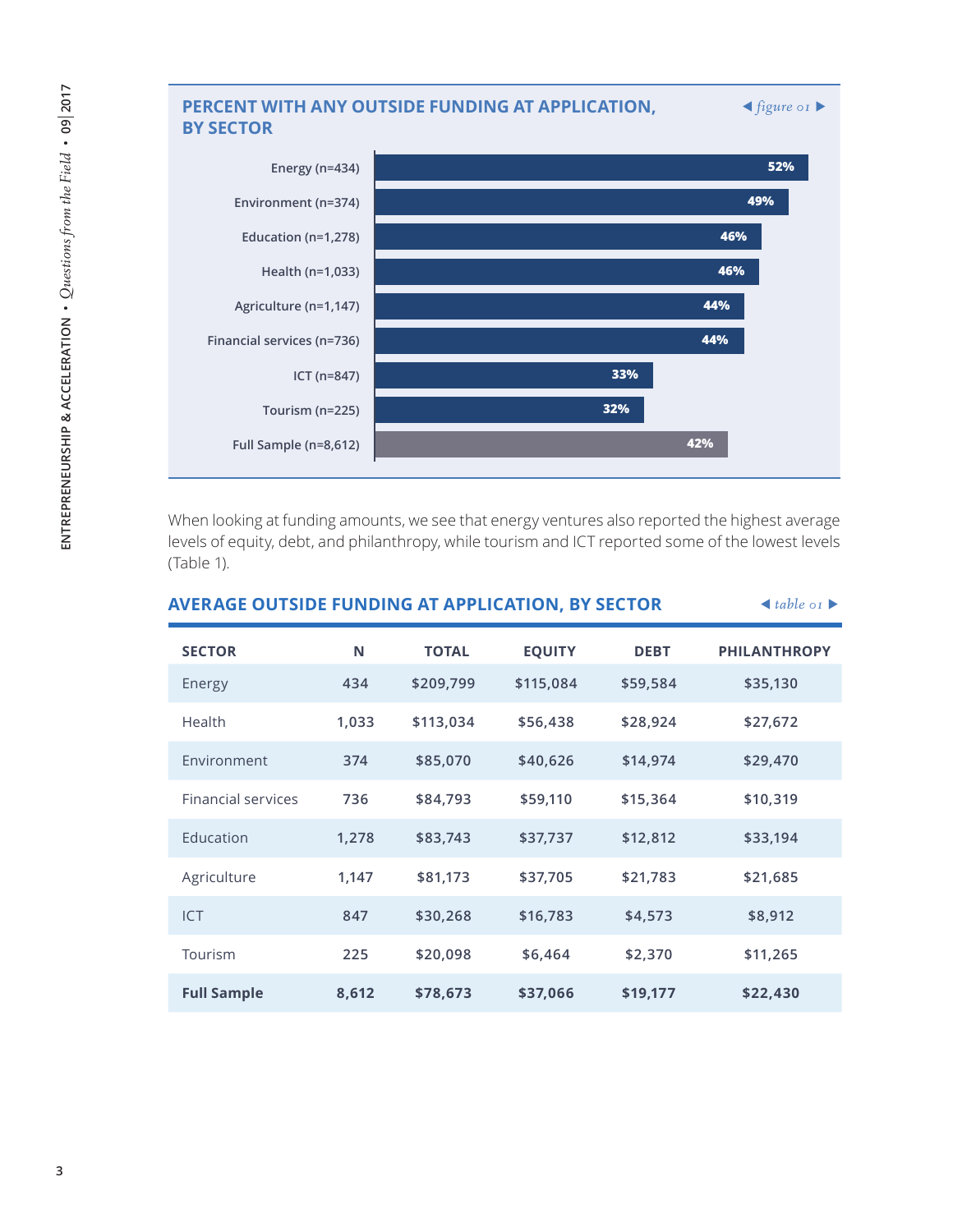### *Startup Financing by Region*

Next, we break down the sample into the regions with at least 100 ventures in our sample.<sup>7</sup> Ventures working in North America and East Asia & Pacific were most likely to have received outside funding, at around 50%. Those in South Asia and Latin America & Caribbean were least likely, at closer to 35% (Figure 2).



Table 2 shows that ventures in North America reported the highest amounts of equity funding, averaging \$85,000, while Sub-Saharan African ventures reported the least at less than \$10,000. When looking at the mix of financing, philanthropy is relatively important in Sub-Saharan Africa while debt plays a markedly small role in East Asia & Pacific.

| <b>AVERAGE OUTSIDE FUNDING AT APPLICATION, BY REGION</b> |       |              |               |             | $\triangleleft$ table 02 |
|----------------------------------------------------------|-------|--------------|---------------|-------------|--------------------------|
| <b>REGION</b>                                            | N     | <b>TOTAL</b> | <b>EQUITY</b> | <b>DEBT</b> | <b>PHILANTHROPY</b>      |
| North America                                            | 2,222 | \$148,519    | \$85,058      | \$33,470    | \$29,991                 |
| Europe & Central<br>Asia                                 | 270   | \$89,776     | \$24,939      | \$28,310    | \$36,528                 |
| East Asia & Pacific                                      | 158   | \$80,579     | \$41,842      | \$7,838     | \$30,899                 |
| Latin America &<br>Caribbean                             | 2,564 | \$68,820     | \$27,330      | \$19,997    | \$21,493                 |
| South Asia                                               | 793   | \$42,436     | \$24,551      | \$7,648     | \$10,236                 |
| Sub-Saharan<br>Africa                                    | 2,550 | \$36,619     | \$9,289       | \$9,616     | \$17,714                 |
| <b>Full Sample</b>                                       | 8,612 | \$78,673     | \$37,066      | \$19,177    | \$22,430                 |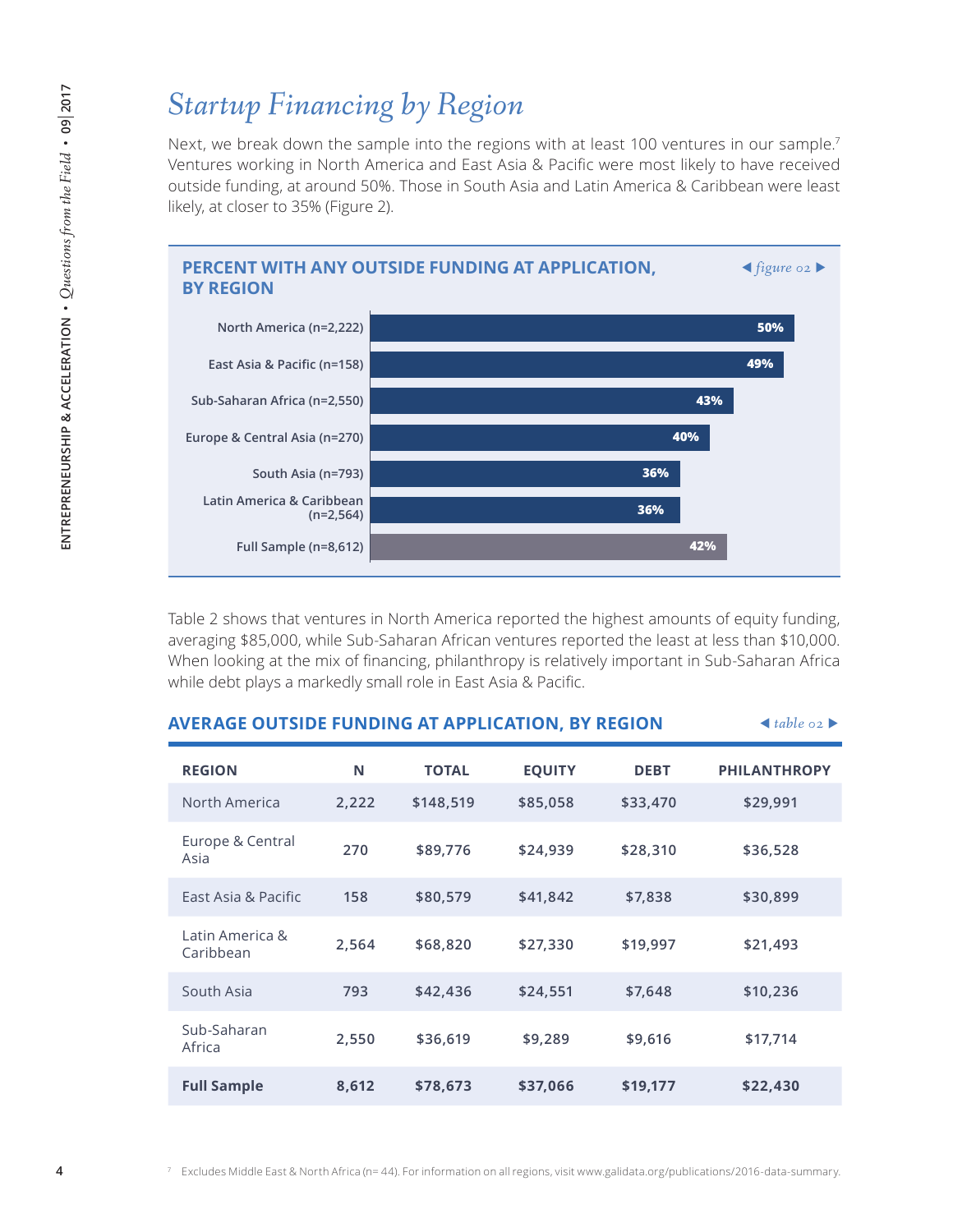## *Startup Financing by Country*

We also looked more closely at the countries with the most sampled ventures in our data (Figure 3). We see that ventures in Kenya raised the least equity and relied on higher amounts of philanthropic funding, and those in India raised considerably more equity than debt or philanthropic funding. Ventures in Mexico received a more even mix of funding on average.



### *Regional Differences for Most Prominent Sectors*

The three figures below examine regional differences for the most prominent sectors in our sample. Major take-aways from these three figures include:

- 1. **Education ventures** in South Asia relied heavily on equity investment, while those in Latin America & Caribbean and Sub-Saharan Africa received the most funding from philanthropic sources on average.
- 2. **Agriculture ventures** in North America raised considerably more equity investment than those in other regions, but were matched fairly similarly to Latin America & Caribbean ventures in terms of debt and philanthropy.
- 3. **Health ventures** relied on debt as a more prominent funding source compared to other sectors. Equity accounted for the largest financing amounts on average in Latin America & Caribbean and North America, while philanthropic support was relied upon the most in South Asia.

More specifically, the most prominent sector in our sample is education, representing 1,278 ventures. Figure 4 shows that education ventures based in North America and South Asia received the highest levels of equity investment, with averages of \$66,000 and \$41,000 respectively. Education ventures in Latin America & Caribbean and Sub-Saharan Africa relied most heavily on philanthropic funding, and debt was only a prominent source of funding for those based in North America.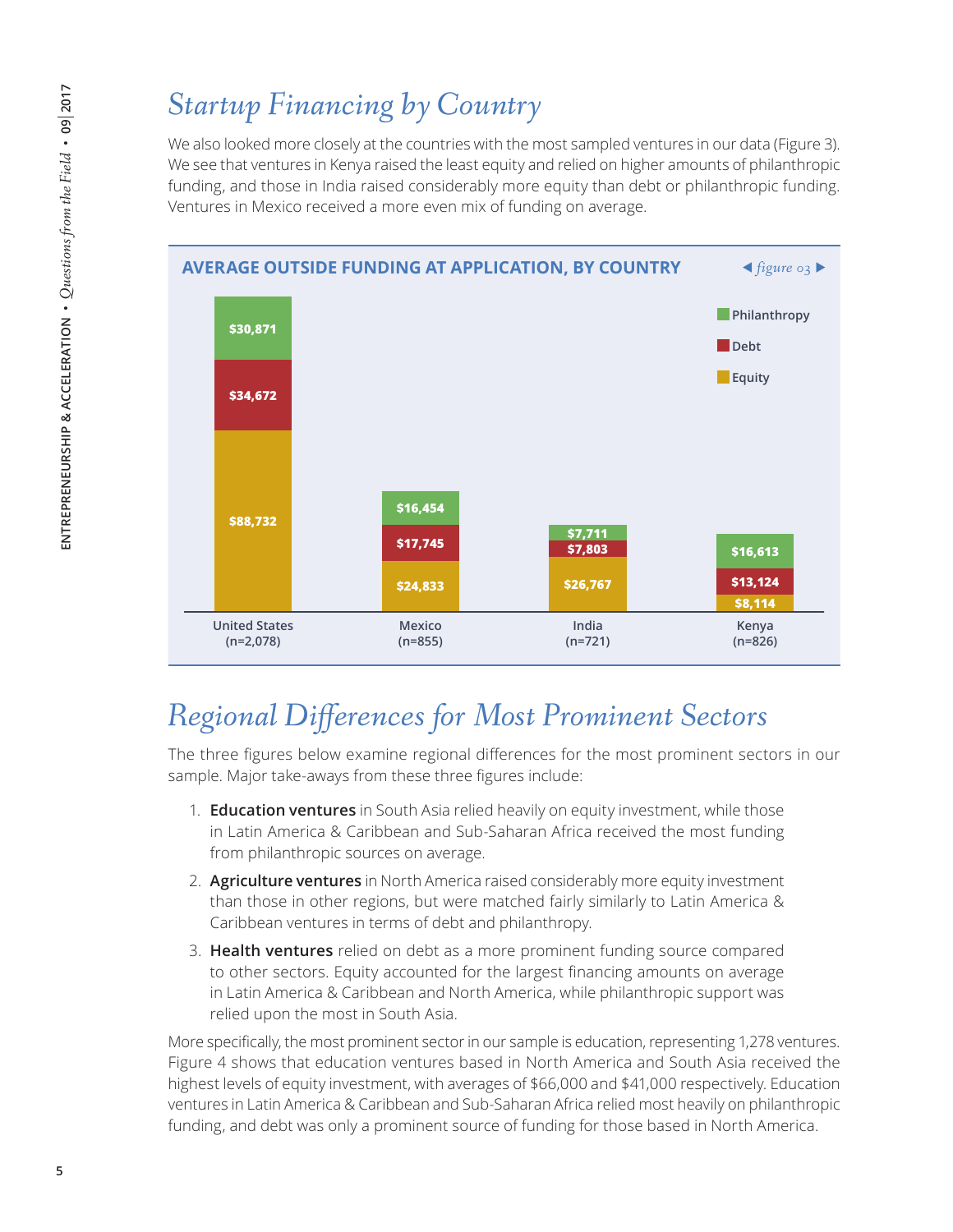

Agriculture ventures make up the second greatest proportion of the total sample (n=1,147). Figure 5 shows that agriculture ventures based in North America raised by far the most equity, with an average close to \$120,000. Investment levels for agriculture ventures in Sub-Saharan Africa and South Asia (for all funding types) were, on average, below \$20,000.



Health ventures make up the third largest sector of focus for the ventures in our sample (n=1,033). Figure 6 shows that Health ventures in North America and Latin America & Caribbean raised the highest levels of equity, at \$78,000 and \$68,000 respectively, while those in Sub-Saharan Africa and North America raised the largest amounts of debt. Philanthropic support was similar in each region, coming in between \$20,000 and \$30,000.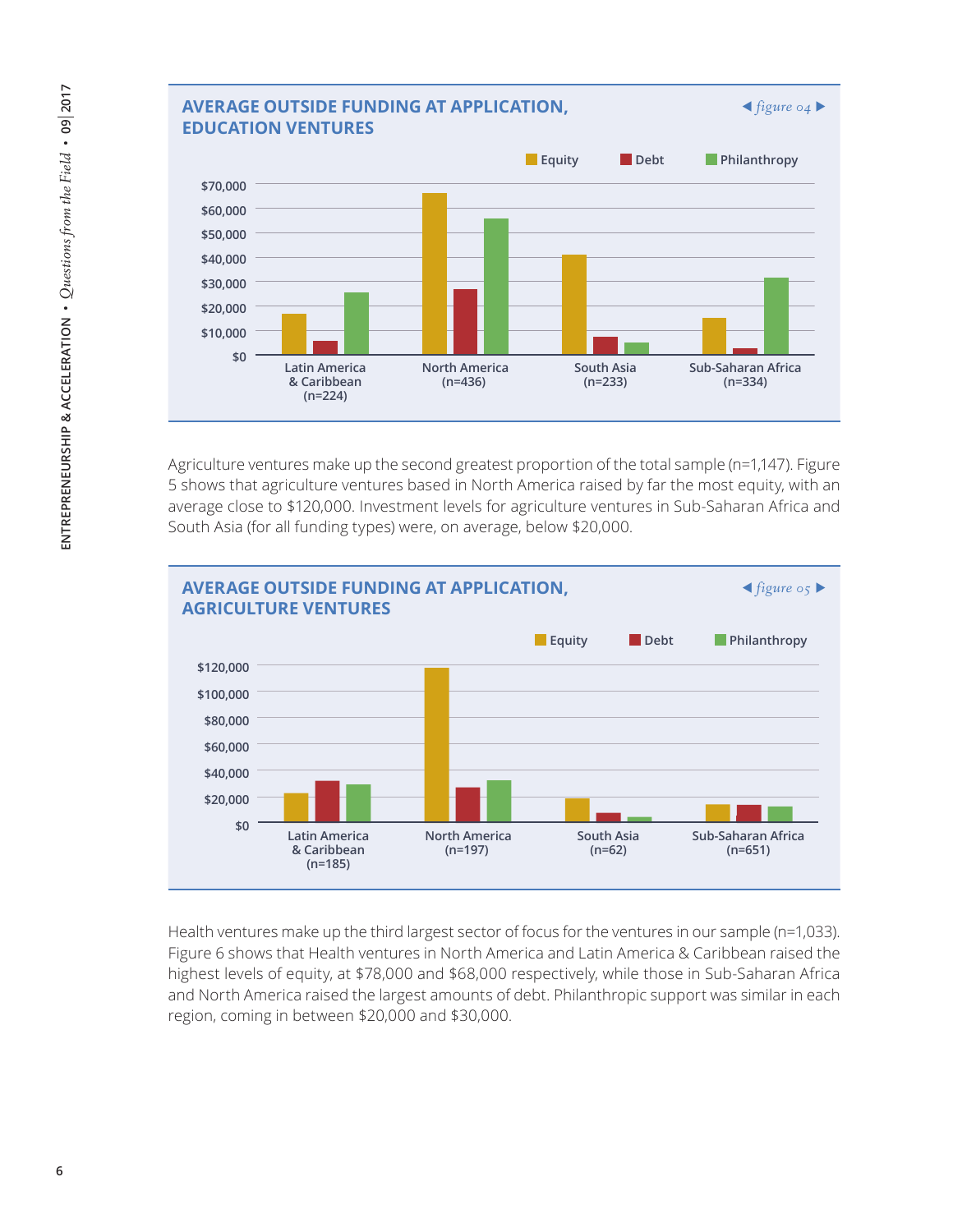

### *Funding Aspirations for Early-Stage Ventures*

Last, we shed some light on the demand for investment, as represented by the entrepreneurs' three-year fundraising plans.<sup>8</sup> Table 3 shows that ventures in the financial services sector plan to raise the most total funding (an average of \$9.4 million), while those in the environment sector are looking for the least (an average of \$1.6 million). In comparison to baseline funding in Table 1, we see that ICT ventures report some the lowest average financing amounts as well as three-year fundraising plans of any sector, while those in financial services and tourism have raised relatively little at baseline compared to their more aggressive future fundraising plans.

| <b>PLANS, BY SECTOR</b>   |       |                |
|---------------------------|-------|----------------|
| <b>SECTOR</b>             | N     | <b>AVERAGE</b> |
| <b>Financial services</b> | 547   | \$9,427,094    |
| Health                    | 644   | \$3,991,921    |
| Tourism                   | 106   | \$3,812,427    |
| Energy                    | 304   | \$3,592,916    |
| Education                 | 806   | \$2,382,056    |
| Agriculture               | 796   | \$2,341,073    |
| <b>ICT</b>                | 427   | \$2,010,152    |
| Environment               | 245   | \$1,637,121    |
| <b>Full Sample</b>        | 5,331 | \$3,291,068    |

### **TOTAL THREE-YEAR FUNDRAISING**  *table 03*  **PLANS, BY SECTOR**

8 Ventures that did not report any three-year fundraising plans are excluded from Tables 3 and 4, so these values should be interpreted as the average among ventures with reported fundraising plans, not the average of all ventures in the sample.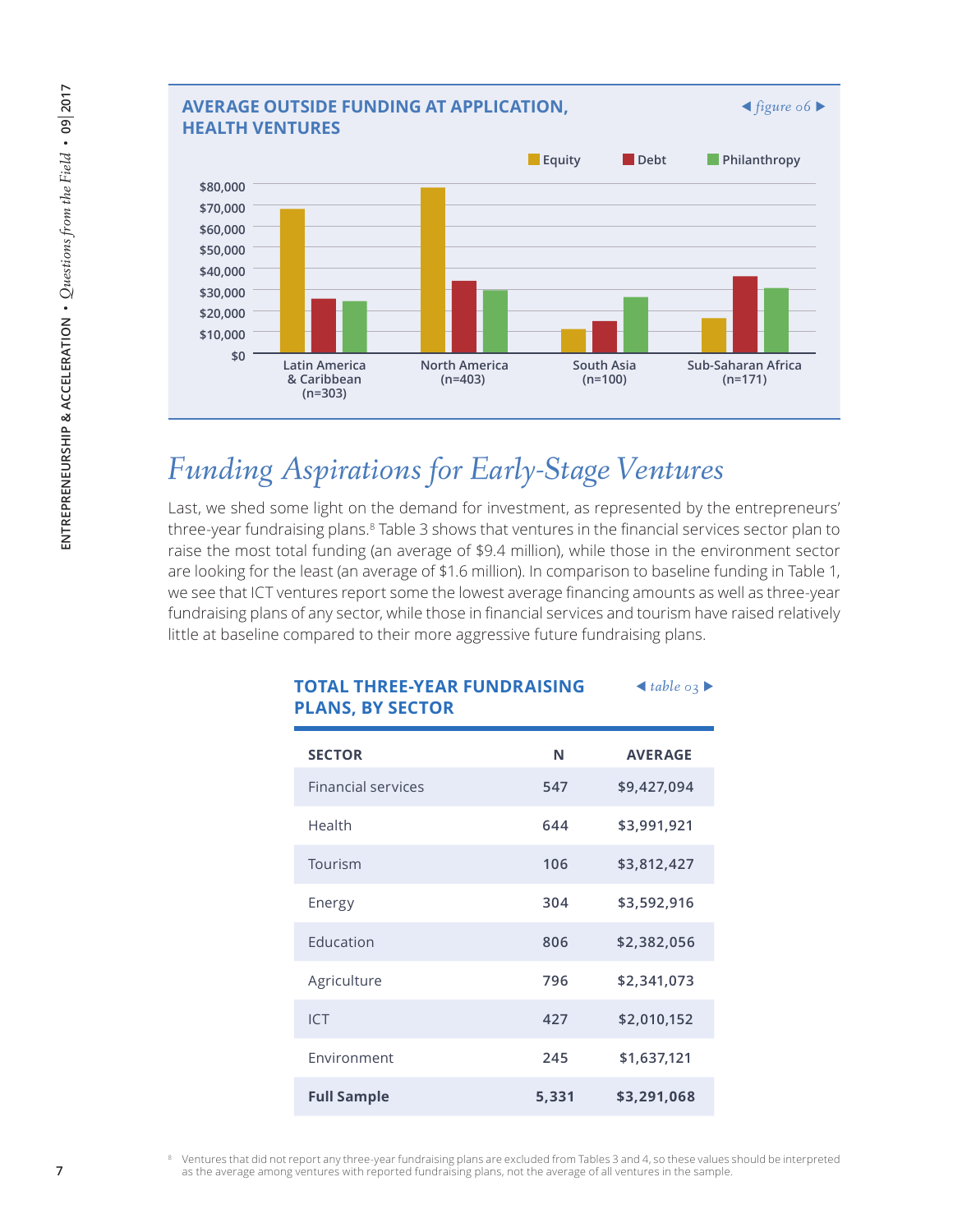Table 4 shows that ventures based in Europe & Central Asia and North America plan to raise the most funding over the next three years, at \$7 million and \$5.9 million respectively, while ventures working in Sub-Saharan Africa and East Asia & Pacific plan to raise the least at less than \$2 million. In comparison to financing raised to date, South Asian ventures plan to raise relatively large amounts of investment compared to other regions, but to date have raised relatively little (see Table 2). Alternatively, ventures in East Asia & Pacific plan to raise the least of any region but to date are on the upper end of the regional investment spectrum.

| <b>PLANS, BY REGION</b>   |       |                |  |  |  |
|---------------------------|-------|----------------|--|--|--|
| <b>REGION</b>             | N     | <b>AVERAGE</b> |  |  |  |
| Europe & Central Asia     | 114   | \$7,029,517    |  |  |  |
| North America             | 1,433 | \$5,866,188    |  |  |  |
| South Asia                | 469   | \$5,206,183    |  |  |  |
| Latin America & Caribbean | 1,386 | \$1,976,681    |  |  |  |
| Fast Asia & Pacific       | 90    | \$1,800,436    |  |  |  |
| Sub-Saharan Africa        | 1,810 | \$1,620,327    |  |  |  |
| <b>Full Sample</b>        | 5,331 | \$3,291,068    |  |  |  |

# **TOTAL THREE-YEAR FUNDRAISING**  *table 04*

### *What does this mean?*

There is considerable regional and sectoral diversity in our data. Not surprisingly, this diversity reveals systemic variations in funding levels and types. While the patterns in this brief are preliminary, they do raise important questions:

- 1. North American ventures raise by far the most equity. However, South Asian ventures that work in education and Latin America & Caribbean ventures that work in health also stand out as raising high amounts of equity on average. What is causing these sectors and regions to draw in higher amounts of outside equity?
- 2. Ventures working in the financial services sector have, on average, the most aggressive three-year fundraising plans, yet have raised to date a modest amount of financing in comparison to other sectors. These ventures are younger on average than those in others sectors, with business models that may require higher funding levels to sustain their own on-lending portfolios. It will be interesting to note if over time they accelerate their investment as fast as anticipated.
- 3. Sub-Saharan African ventures are among the most likely to have received any outside financing upon application to an accelerator program, though they received the smallest amounts of equity and debt on average. What does this say about the investment climate in Sub-Saharan Africa, and does this indicate positive movement in the region?

We hope these insights allow for a better understanding of the early-stage financing climate for ventures in various geographies and sectors. As we continue to collect data, we will address more questions about trends in the field of entrepreneurship and acceleration.